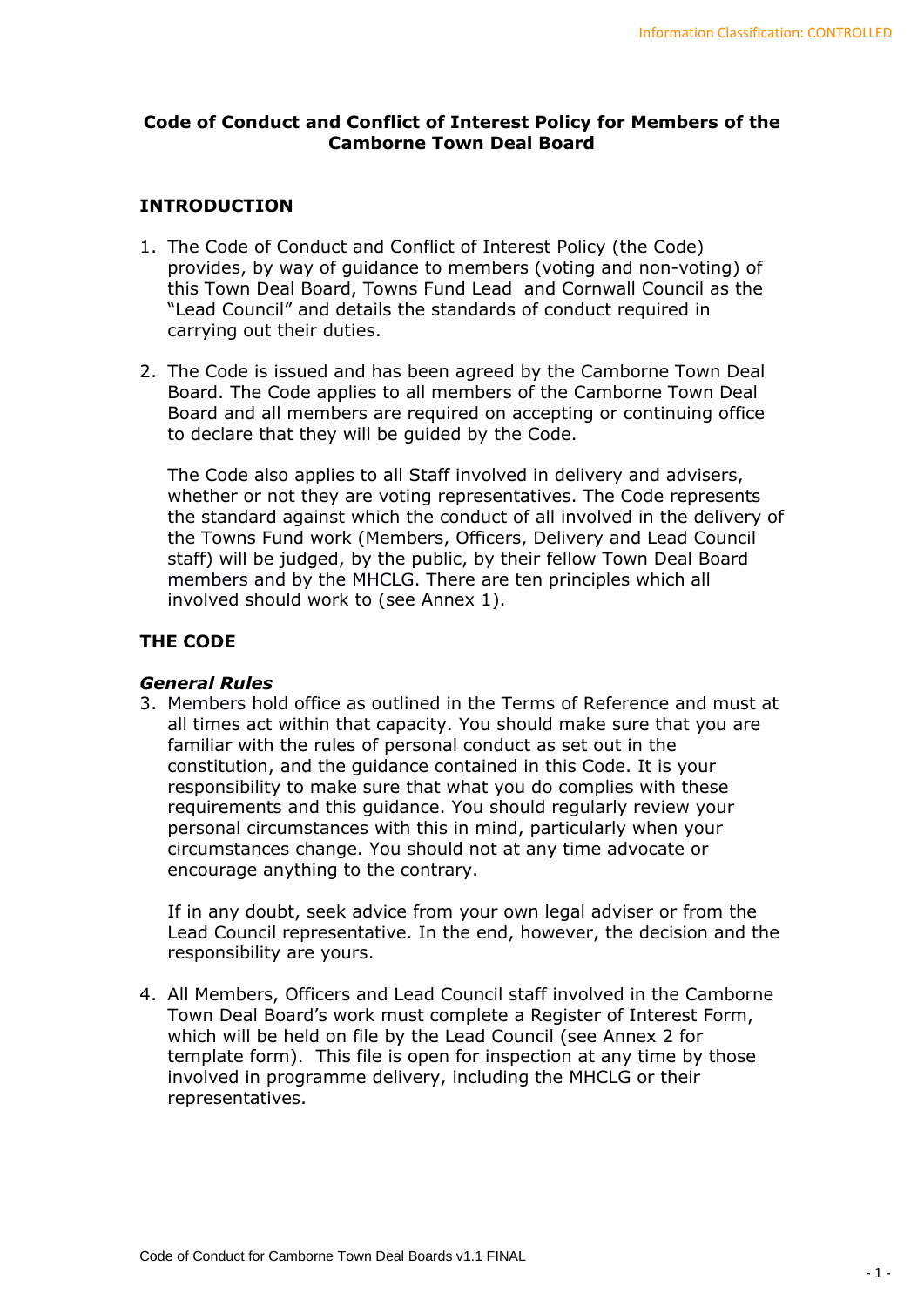- 5. You must at all times:
	- Treat people with respect
	- Ensure that you do not do anything which causes the Camborne Town Deal Board to breach any of the equality enactments (as defined by the Equality Act 2010)
	- Ensure that you do not intimidate or attempt to intimidate any person involved in the Town Deal work (as an applicant, member, staff member, representative)
	- Do not do anything which compromises or is likely to compromise the impartiality of those who work for, or on behalf of the Camborne Town Deal Board.

# *Public Duty and Private Interest*

6. Your overriding duty as a representative is set out in the Terms of Reference for the Camborne Town Deal Board. Whilst you may be strongly influenced by the views of others, and of the sector or organisation that you represent in particular, it is your responsibility alone to decide what view to take on any question which members have to decide.

If you have a private or personal interest in a question which members have to decide, you should never take any part in the decision, except in the special circumstances described below.

Where such circumstances do permit you to participate, you should never let your interest influence the decision. You should never do anything as a member which you could not justify to the public or your fellow Camborne Town Deal Board members. Your conduct, and what the public believes about your conduct, will affect the reputation of the Camborne Town Deal Board and the organisation or sector that you represent.

- 7. It is not enough to avoid actual impropriety. You should at all times avoid any occasion for suspicion and any appearance of improper conduct.
- 8. A conflict of interest can exist when either:
	- There is a potential financial or measurable benefit either directly to the individual, or indirectly through a connected individual or organisation; or
	- A person's duty to the Camborne Town Deal Board may compete with a duty or loyalty they owe to another organisation or person.

## *Disclosure of Pecuniary and Other Interests*

9. There are specific provisions in the constitution requiring you to disclose interests which you may have in any matter coming before the Camborne Town Deal Board or any management groups that it may arrange.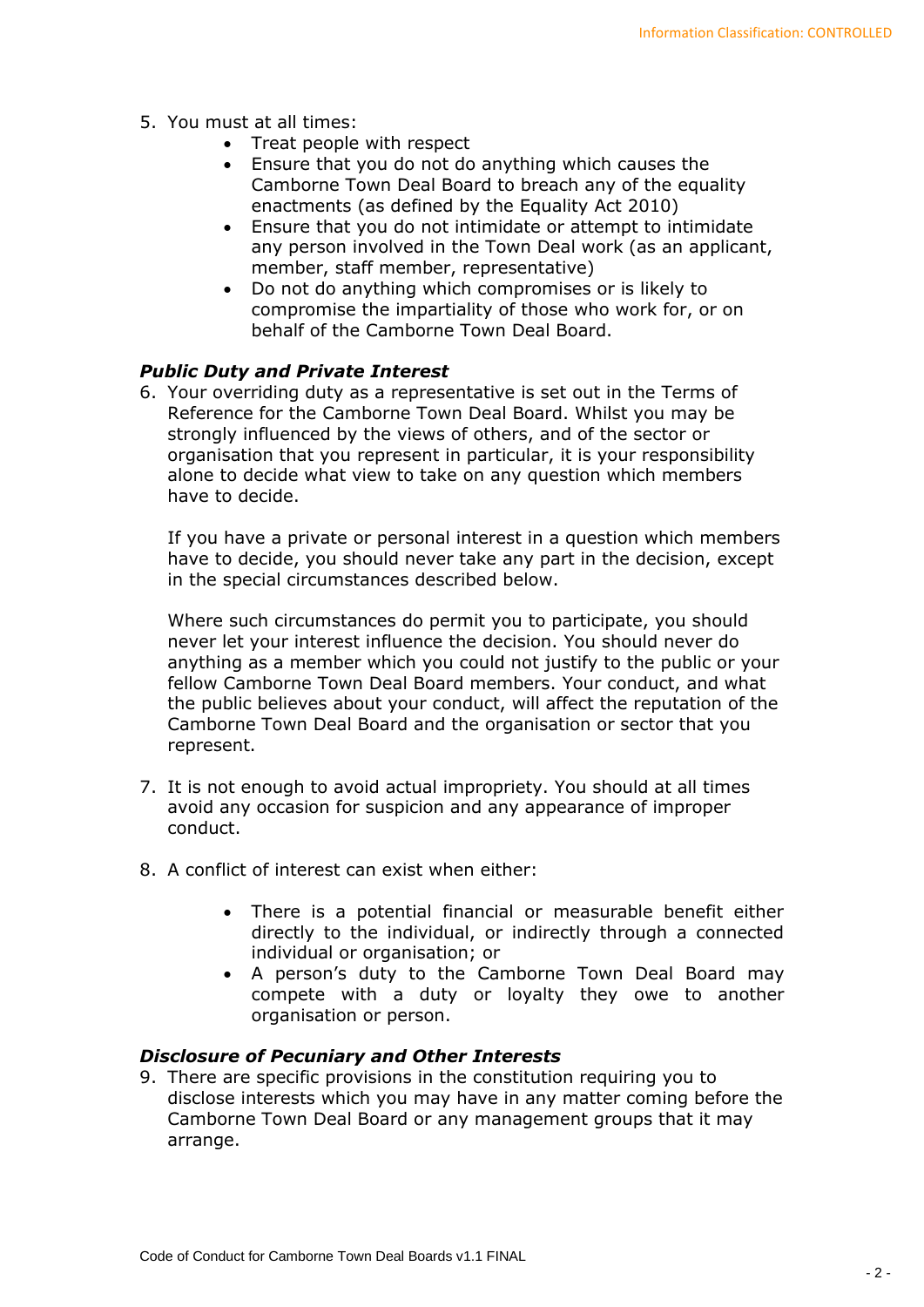Depending on the nature of the interest declared one of the following will happen in a meeting.

- You will leave the room for that item
- You will remain but take no part in the discussion
- You will remain but contribute only factual information and clarifications
- You will contribute to the discussion but not take part in the decision, and therefore not be counted towards a quorum
- You will remain as a full member of the meeting
- 10.The appropriate action will be decided by the Chair of the Camborne Town Deal Board with guidance from the Lead Council. In the case of the Chair having an interest the appropriate action will be decided by the Vice Chair.
- 11.You must also declare all relevant pecuniary (financial) interests in the register kept for this purpose.
- 12.Interests which are non-pecuniary can be just as important and can be included in the register. You should not allow the impression to be created that you are, or may be, using your position to promote a private or personal interest, rather than forwarding the interest of the Camborne Town Deal Board.

Private and personal interests include those of your family and friends, as well as those arising through membership of, or association with, clubs, societies and other organisations such as the Freemasons, trade unions and other bodies active in the community.

- 13.Examples of relevant pecuniary and non-pecuniary interests can be found in Annex 3.
- 14.You must always declare a pecuniary interest at a Camborne Town Deal Board meeting or whilst conducting any other Camborne Town Deal Board business.
- 15.If you have a private or personal non-pecuniary interest whilst conducting Camborne Town Deal Board business, for example during a Board meeting, you should always disclose it, unless it is insignificant, or one which you share with other representatives of the public generally as a ratepayer, a council tax payer or an inhabitant of the area.
- 16.Where you have declared a private or personal interest (pecuniary or non-pecuniary), the Camborne Town Deal Board with your input will decide whether it is clear and substantial. If it is not, then you may continue to take part in the discussion of the matter and may vote on it.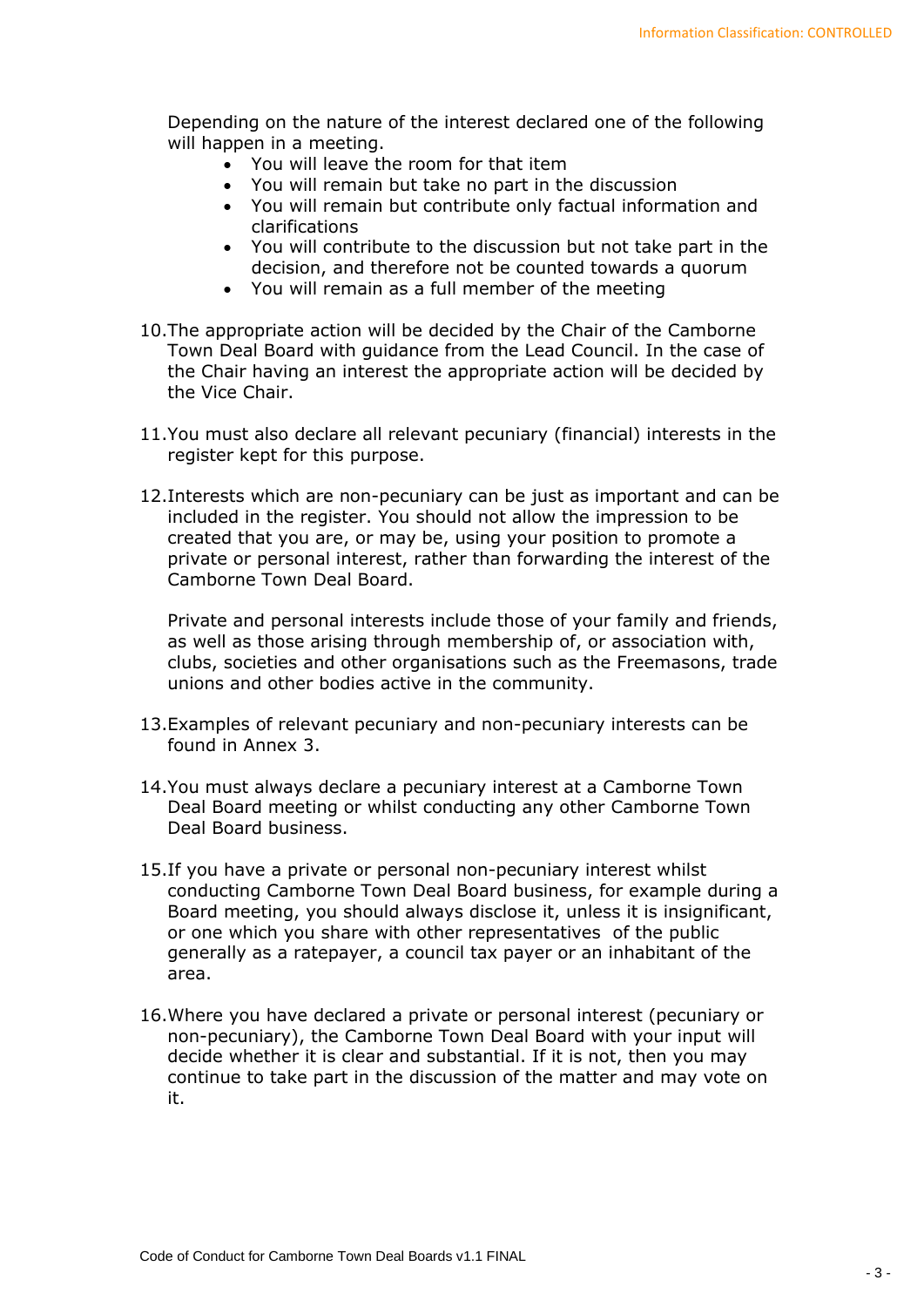If, however, it is a clear and substantial interest, then (except in the special circumstances described below in points 19 and 20) you should only take such part in the proceedings allowed by the Terms of Reference, and should always expect to withdraw from the meeting whilst the matter is being considered.

- 17.In deciding whether such an interest is clear and substantial, you should ask yourself whether representatives of the public, knowing the facts of the situation, would reasonably think that you might be influenced by it. If you think so, you should regard the interest as clear and substantial.
- 18.In the following circumstances, but only in these circumstances, it can still be appropriate to speak, and in some cases to vote, in spite of the fact that you have declared such a clear and substantial private or personal interest: if your interest arises from being an ordinary member or supporter of such an organisation (and you are not a member of its managing committee or other governing body), then you may speak and vote on any matter in which the organisation has an interest.
- 19.Circumstances may arise where the work of the Camborne Town Deal Board is affected because a number of present members have personal interests (pecuniary or non-pecuniary) in some question. In such certain circumstances, the Camborne Town Deal Board will debate the position and will either defer the issue to a later meeting, or, where this is not possible or where it is likely that a similar position will arise, will decide by vote how to proceed. Guidance will be sought from the Lead Council and if required the MHCLG before any such decision is taken.
- 20.Records on interests declared will be maintained by the Lead Council.
- 21.The requirements around declaring and recording interests must be scrupulously observed at all times.

#### *Members, Advisers and Officers/Staff*

- 22.Members, advisers and officers/staff are there to serve the interests of the Camborne Town Deal Board and they are indispensable to one another. But their responsibilities are distinct. Whilst Members of the Board have the vote and Advisers/Staff do not, the guidance applies to both.
- 23.The job of the Officers/staff is to give advice to members and to the Camborne Town Deal Board as a whole, and to carry out the Boards work under the direction and control of the Camborne Town Deal Board and Lead Council.
- 24.If you are called upon to take part in appointing an officer/agent, the only question you should consider is which candidate would best serve the whole Camborne Town Deal Board. You should not let your political or personal preferences influence your judgement.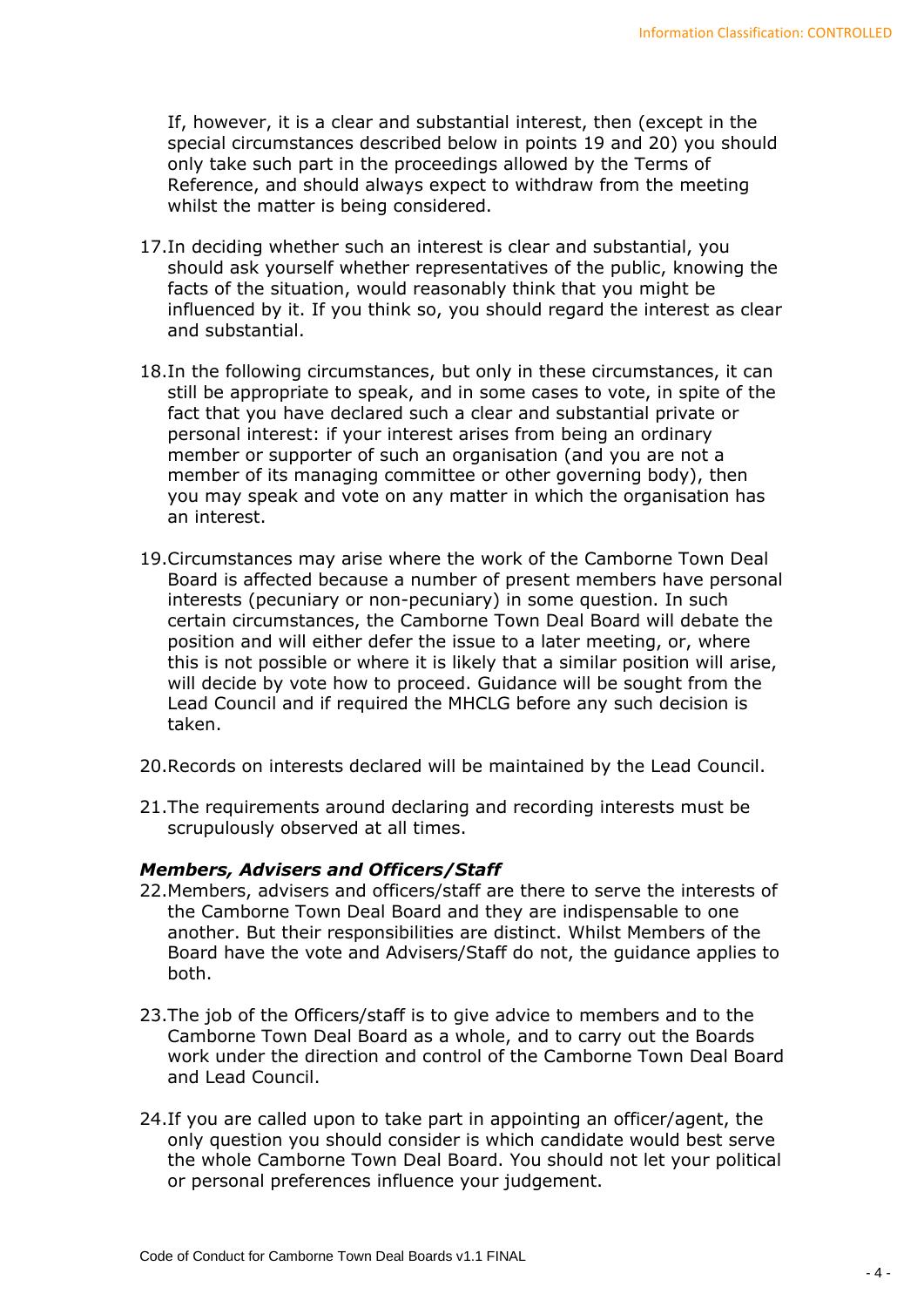You should not canvass the support of colleagues for any candidate and you should resist any attempt by others to canvass yours.

### *Use of Confidential and Private Information*

25.As a representative of the Camborne Town Deal Board you necessarily acquire much information that has not yet been made public, is of commercial value and thus is confidential. It is a betrayal of trust to breach such confidences.

You should never disclose or use confidential information for the personal advantage of yourself or of anyone known to you, or to the disadvantage or the discredit of the Camborne Town Deal Board or anyone else.

- 26.Information of a confidential nature must not be disclosed to anyone unless
	- You have the consent of the person authorised to give it
	- You are required by law to do so

## *Gifts and Hospitality*

- 27.You should treat with extreme caution any offer or gift, favour or hospitality that is made to you personally. The person or organisation making the offer may be doing, or seeking to do, business with the Camborne Town Deal Board, or may be seeking funding for their project as part of the Town Deal or some other kind of decision.
- 28.There are no hard or fast rules about the acceptance or refusal of hospitality or tokens of goodwill. For example, working lunches may be a proper way of doing business, provided that no extravagance is involved. Likewise, it may be reasonable for a member to represent the Camborne Town Deal Board at a social function or event organised by outside persons or bodies. Therefore all gifts and hospitality above the value of £25 should be notified to the Lead Council in the agreed format (see Annex 4 for relevant form), in order that a register can be maintained. You are personally responsible for all decisions connected with the acceptance or offer of gifts or hospitality and for avoiding the risk of damage to public confidence in the Camborne Town Deal Board.

#### *Dealings with the Town Deal Board*

29.You may have dealings with the Camborne Town Deal Board on a personal level, for instance as an applicant for a grant or support. You should never seek or accept preferential treatment in those dealings because of your position on the Camborne Town Deal Board.

You should also avoid placing yourself in a position that could lead the public to think that you are receiving preferential treatment: for instance, by failing to carry out a contractual duty or by using your position to discuss an application personally with officers/agents when other representatives of the public would not have the opportunity to do so.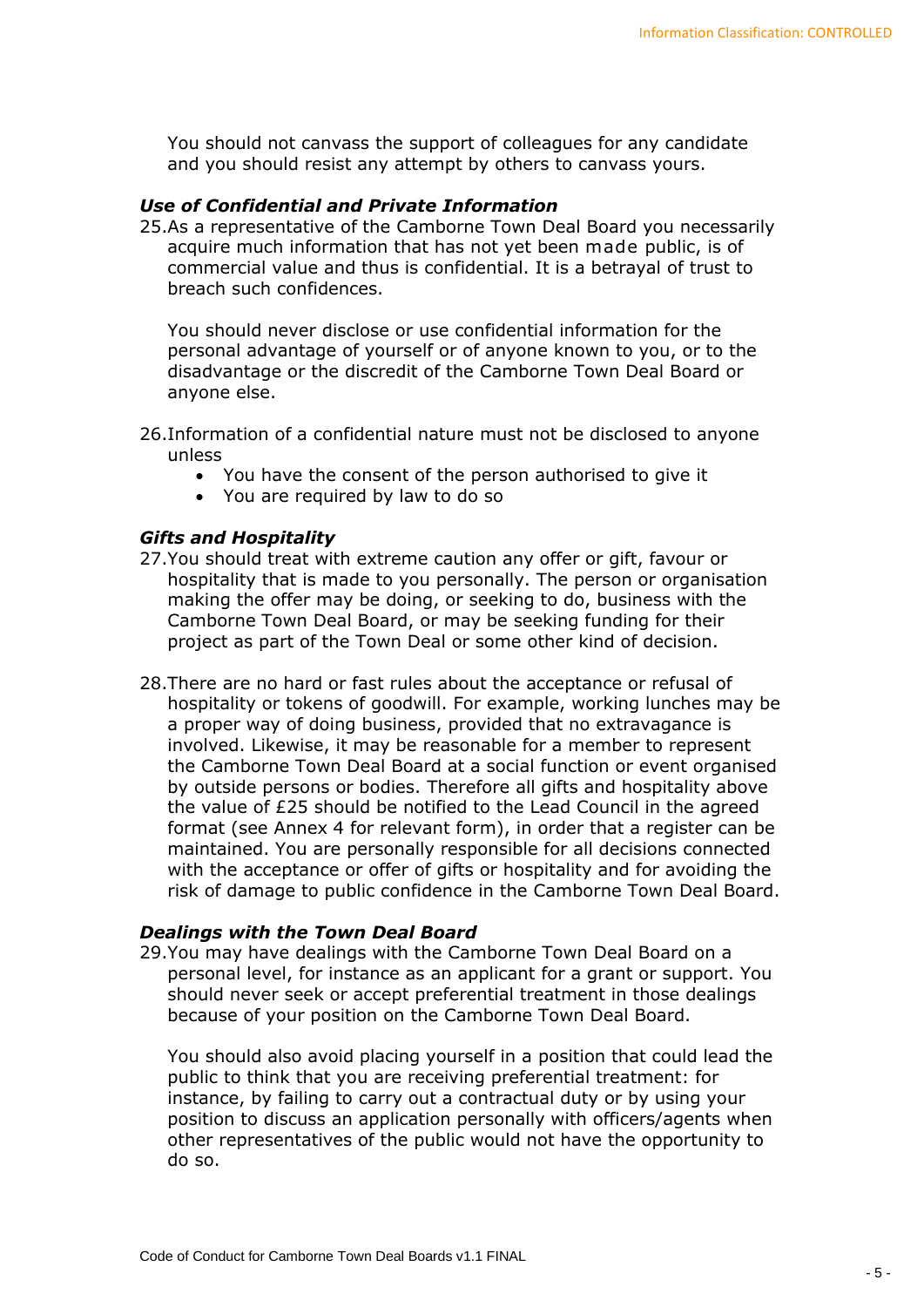Likewise, you should never use your position on the Camborne Town Deal Board to seek preferential treatment for friends or relatives, or any firm or body with which you are personally connected.

## *Appointments to Other Bodies*

30.Should you be appointed or nominated by the Camborne Town Deal Board to serve on another body or organisation you should always observe this Code in carrying out your duties on that body in the same way that you would with your work as part of the Camborne Town Deal Board.

## **Working with the MHCLG**

- 24. The behaviour of the members, advisors, officers and Lead Council should meet at all times in their relationship with the MHCLG the following requirements:
	- ◆ The Camborne Town Deal Board and MHCLG should work productively and effectively together.
	- Challenges and disputes between both parties should be professional, respectful and avoiding grievance and handled privately between the two parties, i.e. should not be aired with applicants and other potentially interested parties.
	- The MHCLG and the Camborne Town Deal Board should co-operate and respond positively to the challenges in the delivery of the programme.
	- Information should be shared by both parties to improve delivery, including providing clear rationales for any decisions and clear messages outwards conveying this.
	- The Camborne Town Deal Board is expected to have a flexible approach and be open to new ways of thinking to help MHCLG find solutions to delivery/policy and operational problems.

## **Review**

25. This Code of Conduct and Conflict of Interest Policy and individual Register of Interest Forms should be kept under constant review, but should be formally reviewed on an annual basis.

Date agreed:

Signed by Chair of the Camborne Town Deal Board …………….

Signed by the Lead Council………………………………………………………………………………..

Date reviewed: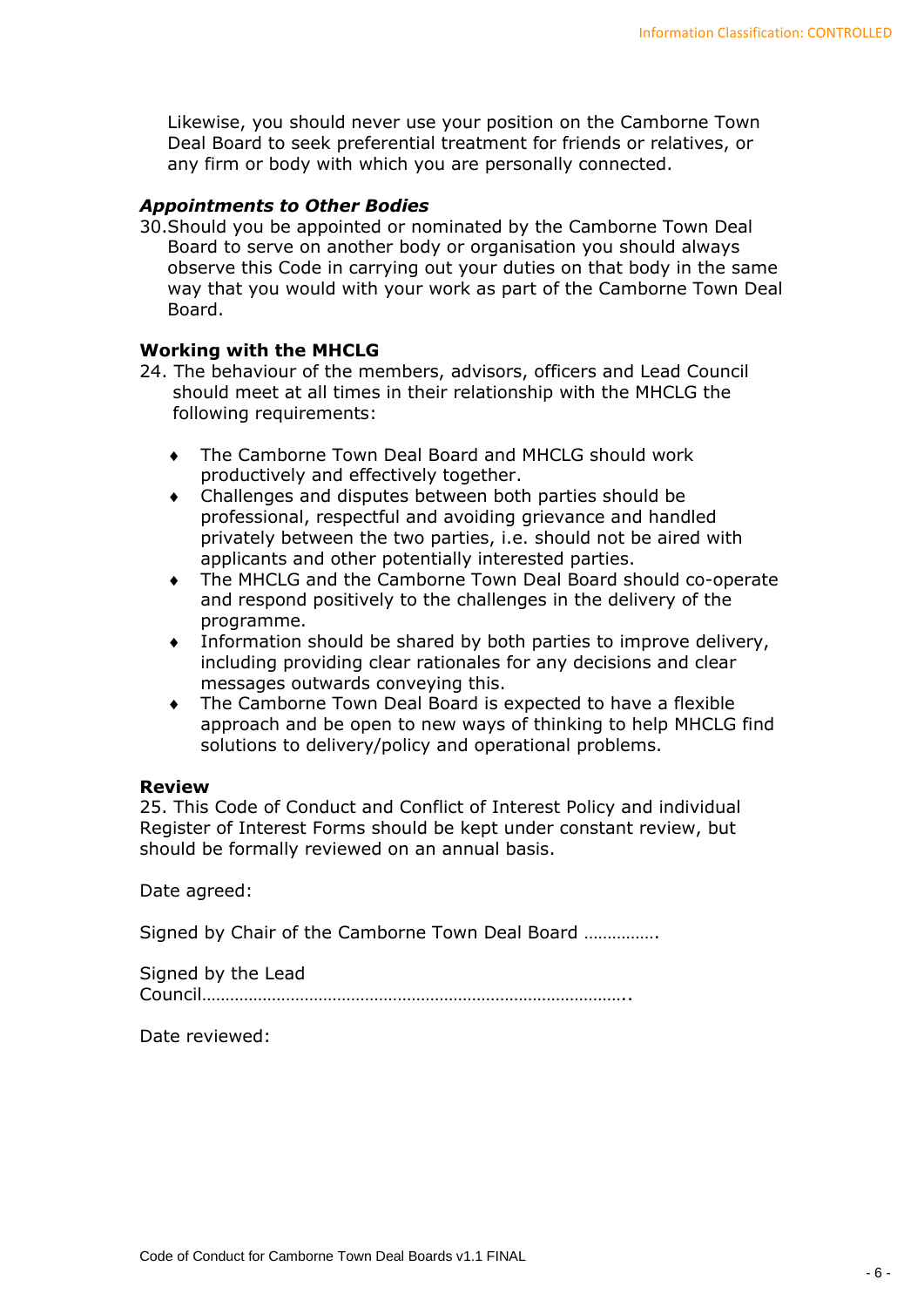# **Individual Declaration**

I agree to abide by this Code of Conduct as adopted by the Camborne Town Deal Board on the date shown above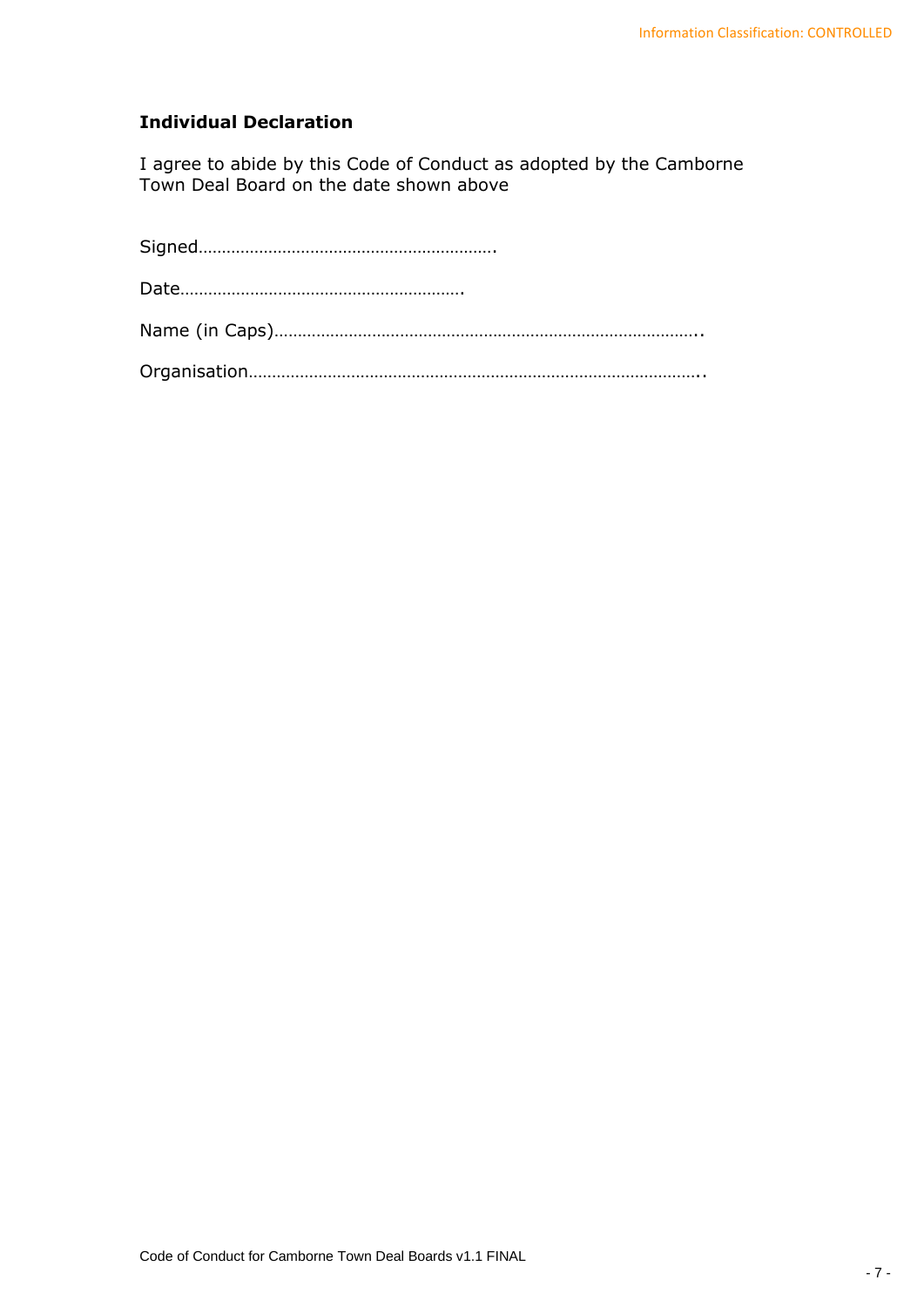# **Annex 1 - The Ten General Principles**

## *Selflessness*

**1.** You should serve only the wider interest and should never improperly confer an advantage or disadvantage on any person.

### *Honesty and Integrity*

**2.** You should not place yourself in a situation where your honesty and integrity may be questioned, should not behave improperly and should on all occasions avoid the appearance of such behaviour.

### *Objectivity*

**3.** You should make decisions on merit, including when making appointments, awarding project contracts, or recommending individuals for such project rewards or benefits.

### *Accountability*

**4.** You should be accountable to the public for your actions and the manner in which you carry out such responsibilities, and should cooperate fully and honestly with any scrutiny appropriate.

#### *Openness*

**5.** You should be as open as possible about your actions and those of Town Deal Board, and should be prepared to give reasons for those actions.

#### *Personal Judgement*

**6.** You may take account of the views of others, including their political groups, but should reach your own conclusions on the issues before you and act in accordance with those conclusions.

## *Respect for Others*

**7.** You should promote equality by not discriminating unlawfully against any person, and by treating people with respect, regardless of their race, age, religion, gender, sexual orientation or disability. You should respect the impartiality and integrity of the Camborne Town Deal Board and Lead Council officers and staff.

#### *Duty to Uphold the Law*

**8.** You should uphold the law and, on all occasions, act in accordance with the trust that the public is entitled to place in Camborne Town Deal Board.

#### *Stewardship*

**9.** You should do whatever you are able to do to ensure that Camborne Town Deal Board use their resources prudently and in accordance with the law.

#### *Leadership*

**10.** You should promote and support these principles by leadership, and by example, and should act in a way that secures or preserves public confidence.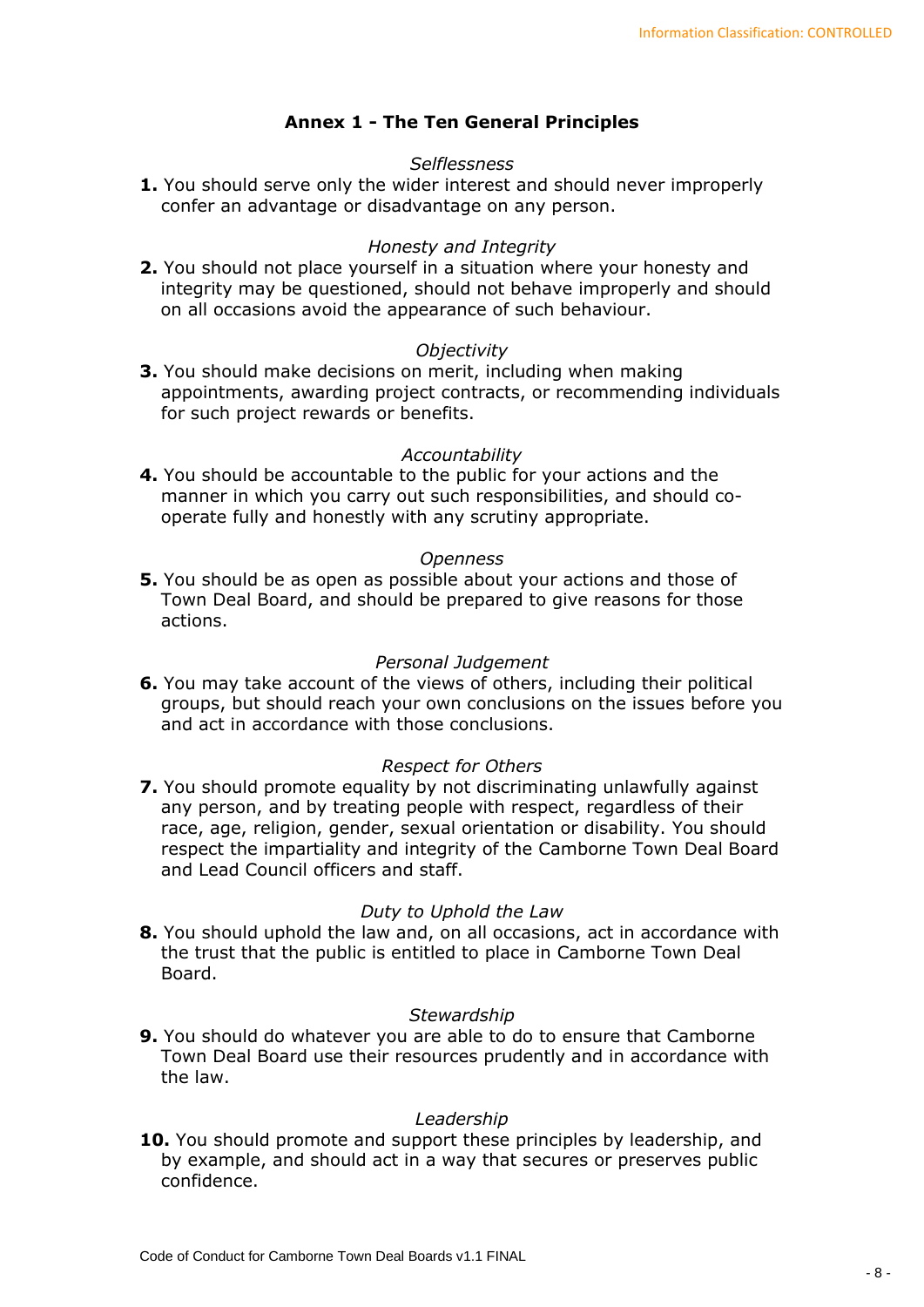# **ANNEX 2**

# **INDIVIDUAL REGISTER OF INTEREST FORM**

## **Camborne Town Deal Board**

## **Register of Interests**

In order to prevent any problems relating to conflicts of interest in decisions made by the Camborne Town Deal Board, all members should record any organisations, businesses, committees or other groups in which they have an involvement.

Please indicate in the table below any organisations/businesses/ committees or other groups in which you have an interest. If you are unsure whether a relationship or involvement with an individual or group constitutes an interest then it is better to declare it. A register will be maintained which will be open for inspection and updated from time to time.

| <b>Name of Organisation, Business,</b><br><b>Committee or other group</b> | Nature of interest (partner,<br>committee member, director,<br>chairman etc.) |
|---------------------------------------------------------------------------|-------------------------------------------------------------------------------|
|                                                                           |                                                                               |
|                                                                           |                                                                               |
|                                                                           |                                                                               |
|                                                                           |                                                                               |
|                                                                           |                                                                               |
|                                                                           |                                                                               |
|                                                                           |                                                                               |
|                                                                           |                                                                               |
|                                                                           |                                                                               |
|                                                                           |                                                                               |

## *If you consider that you have no such interests, for the sake of clarity please write NONE in one of the boxes.*

Signed: Date:

**Please return to:** Chloe Lorraine, Camborne Town Deal Lead **c/o Economic Growth Service, Pydar House, Pydar Street, Truro, TR1 1EA E-mail: [Chloe.Lorraine@cornwall.gov.uk](mailto:Chloe.Lorraine@cornwall.gov.uk)**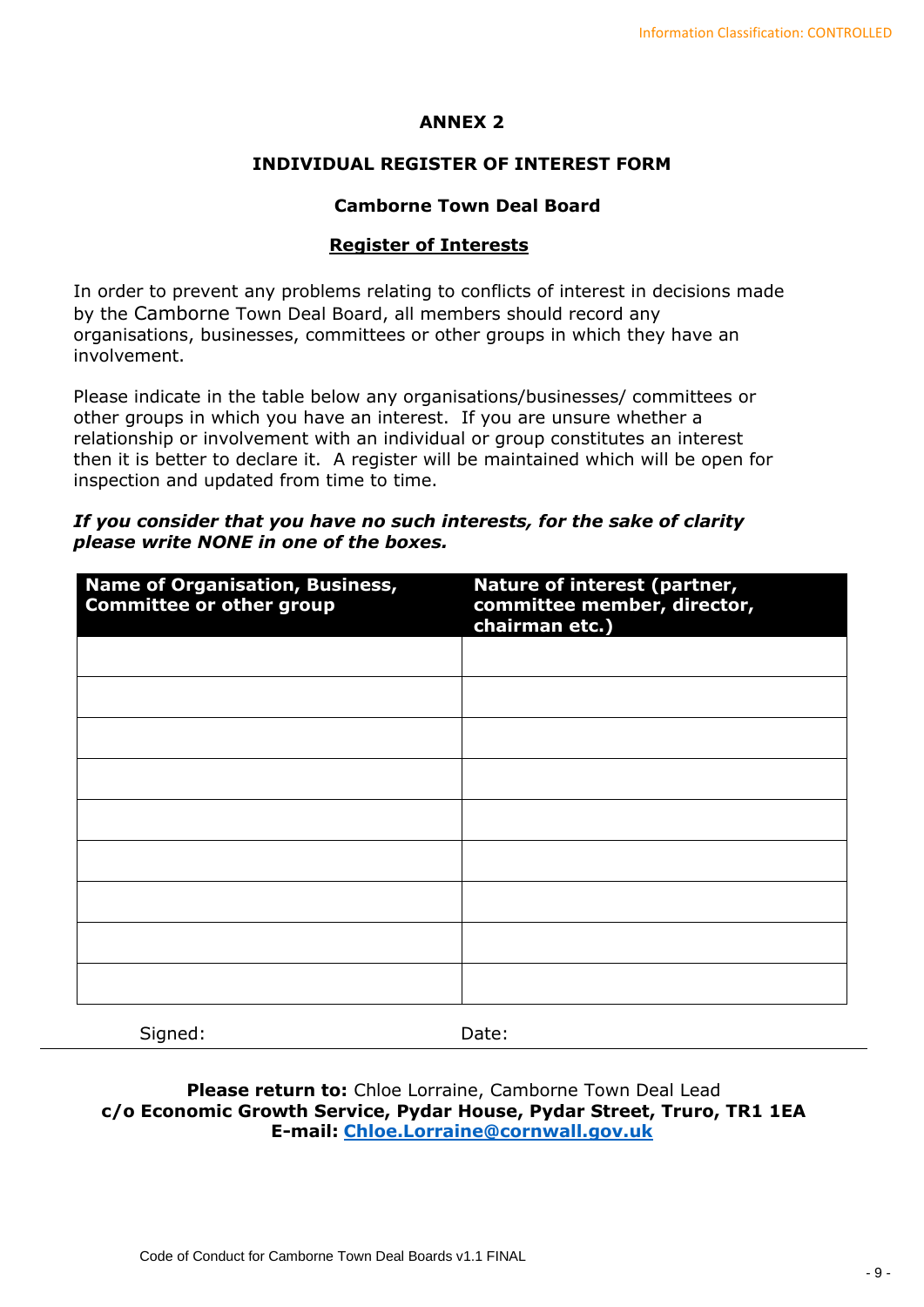### **ANNEX 3 - Examples of Interest (Pecuniary and non-Pecuniary)**

You have an interest in any project or business to be considered by the Camborne Town Deal Board where either—

- (a) it relates to or is likely to affect—
	- (i) any body of which you are a member or in a position of general control or management and to which you are appointed or nominated;
	- (ii) any employment or business carried on by you;
	- (iii) any person or body who employs or has appointed you;
	- (iv) any person or body, other than the Town Deal Board that has made a payment to you in respect of your election or co-option or any expenses incurred by you in carrying out your duties;
	- (v) any person or body who has a place of business or land in the Town Deal Boards area, and in whom you have a beneficial interest in a class of securities of that person or body that exceeds the nominal value of £25,000 or one hundredth of the total issued share capital (whichever is the lower);
	- (vi) any contract for goods, services or works made between the Town Deal Board and you or a firm in which you are a partner, a company of which you are a remunerated director, or a person or body of the description specified in paragraph (vi);
	- (vii) the interests of any person from whom you have received a gift or hospitality with an estimated value of at least £250;
	- (viii) any land in the Town Deal Boards area in which you have a beneficial interest;
- (b) a decision in relation to that project or business might reasonably be regarded as affecting your well-being or financial position or the wellbeing or financial position of a relevant person to a greater extent than the majority of other council tax payers, ratepayers or inhabitants of your the Town Deal Boards area.

In sub-paragraph (b) above, a relevant person is—

- a member of your family or any person with whom you have a close association; or
- any person or body who employs or has appointed such persons, any firm in which they are a partner, or any company of which they are directors;
- any person or body in whom such persons have a beneficial interest in a class of securities exceeding the nominal value of £25,000; or
- any body of a type described in sub-paragraph  $(a)(i)$  or  $(ii)$ .